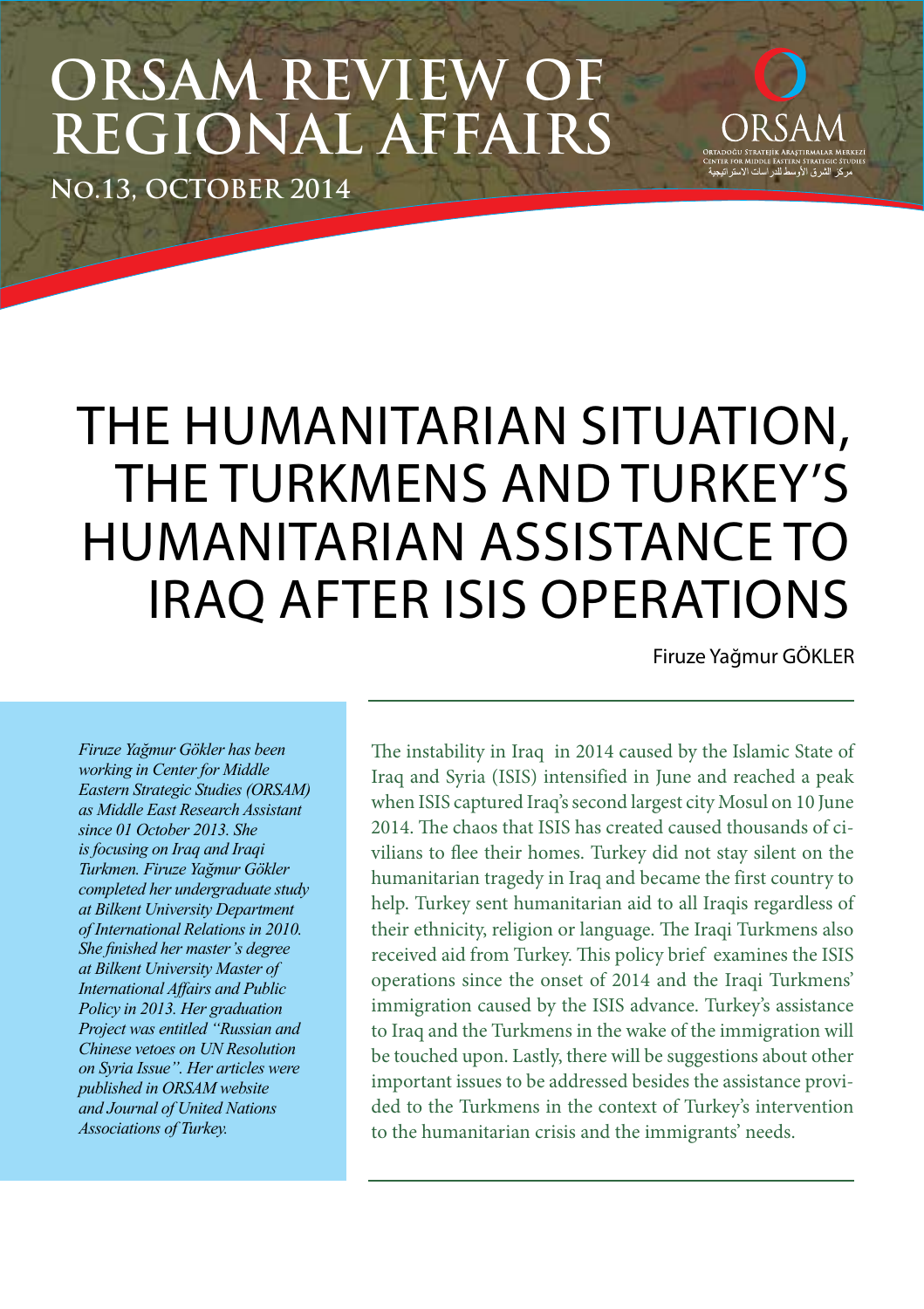The operations of ISIS<br>in Iraq have deeply<br>impacted the lives of<br>many people The process that in Iraq have deeply impacted the lives of many people. The process that has begun with the ISIS's assault towards the province of Al Anbar in Iraq took a serious turn in June. A daily average of 540 families has been displaced because of ISIS's attacks and invasion in the period from 1 January to 31 May. From 1 June to 31 July, the daily average of the displaced families in Iraq is 1,341 and from 1 August to 6 August it is 2,137 families.<sup>1</sup> According to the report of the International Organization for Migration (IOM), from the start of 2014 to 3 September 2014, approximately 1.8 million Turkmens, Yezidis, Christians, Shabaks and Sunni Arabs

from 1,634 settlements in Iraq had to flee their homes due to ISIS's offensive.<sup>2</sup>

# **The ISIS Operations and the Flight of the Turkmens**

The crisis of Al Anbar in the onset of 2014 was the beginning of the advance of the terrorist group ISIS. In June, ISIS launched very comprehensive operations in Iraq, which deeply affected the people and their daily lives. ISIS orchestrated a surprise attack against Mosul, the second largest city in Iraq on 6 June and captured it on 10 June. Approximately 500,000 locals have fled their homes after the invasion of Mosul by ISIS. More than 300,000

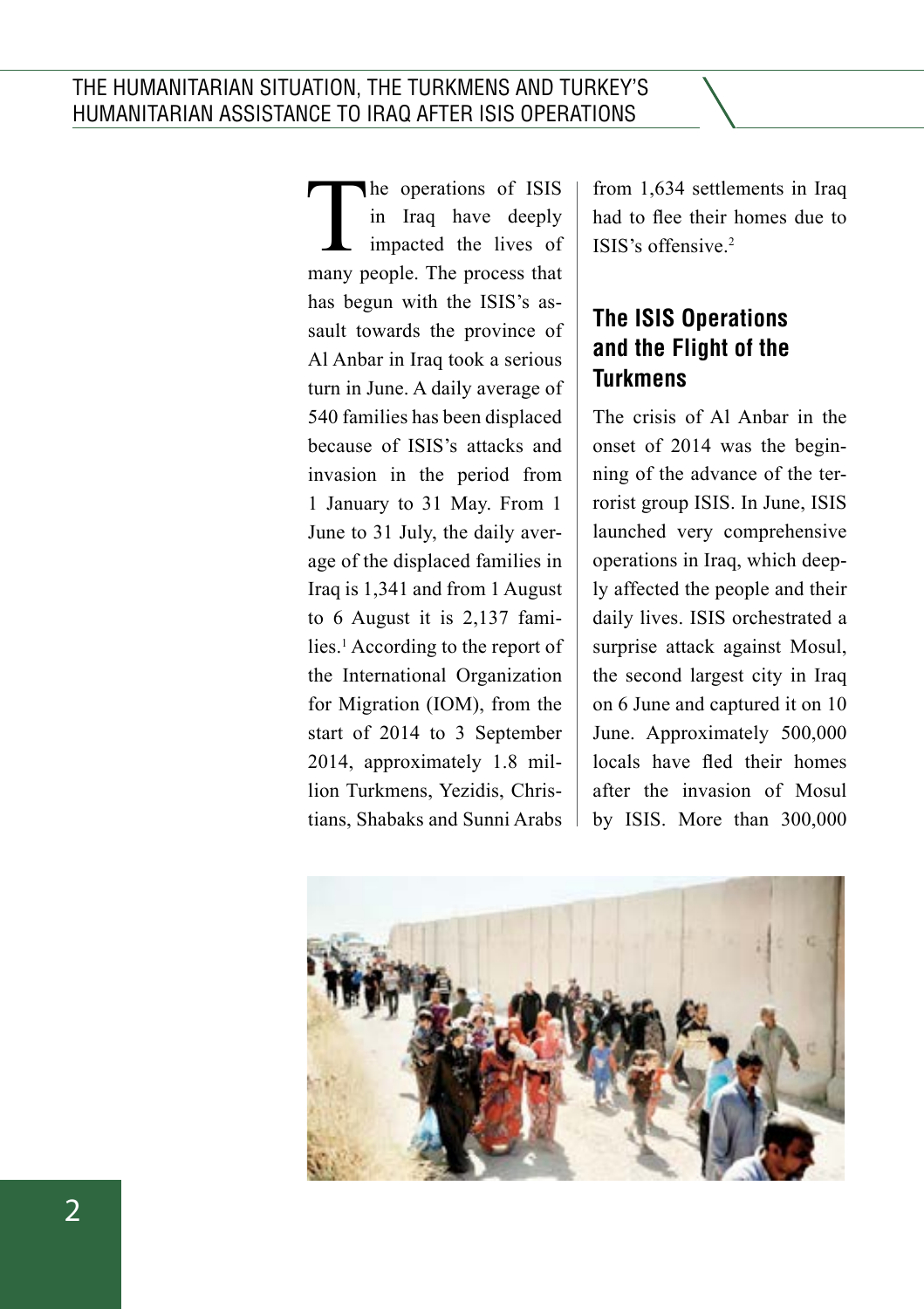people have fled to the Iraqi Kurdish Regional Administration's territory. Approximately 100,000 people sought shelter in Arbil. Provisional camps have been set up in Hazer, Bahirka and Basirma under the United Nations auspices, which initially provided shelter for 500 people. Others settled in hotels or with their relatives in Arbil.3 Furthermore, it is known that approximately 230,000 people have immigrated to Duhok, 56,000 people have moved to Sinjar and more than 3,000 people have relocated to Kirkuk.

The Turkmens started fleeing the towns and villages of Mosul after it was captured by ISIS. In the initial stage, approximately 5,000 Turkmen families have immigrated from Muhallebiye, Çiban, Residiye, Karakoyun and Serihan. These people were temporarily taken in the Hazer camp,<sup>4</sup> Arbil, Sinjar and Duhok.

ISIS captured Tal Afar, the biggest district in Iraq, where Turkmens constitute the majority. Upon this, the Turkmens started fleeing in large numbers. Approximately 120,000 Turkmens abandoned Tal Afar, in which only 200-300 Turkmens remain there. There was some news about these people in the beginning of escapes from Tal Afar, however now their fates are unknown. Some of migrants have fled to Baghdad, Najaf, Kerbela, Babil (Hille), Divaniye, Wasit (Kut) and Amara. Some of the Turkmens have immigrated to Arbil and its surroundings. However, these refugees, who have fled to Arbil, had to flee once again due to the ISIS advance towards Arbil and were sent to the south provinces of Iraq. Some of the Turkmens, who have fled from Tal Afar, now stay in Kirkuk. Approximately 6,000 Turkmen families sought shelter in the Arab villages along the road from Tal Afar to Mosul. It is known that more than 50% of the Sunni Turkmens, who fled from the city, returned to Tal Afar.

The Turkmen women and children in Taze Khurmato abandoned the town on 18 June and took sanctuary in Kirkuk and Leylan. The Turkmens remaining in the town took up From the start of 2014 to 3 September 2014, approximately 1.8 million Turkmens, Yezidis, Christians, Shabaks and Sunni Arabs from 1,634 settlements in Iraq had to flee their homes due to ISIS's offensive.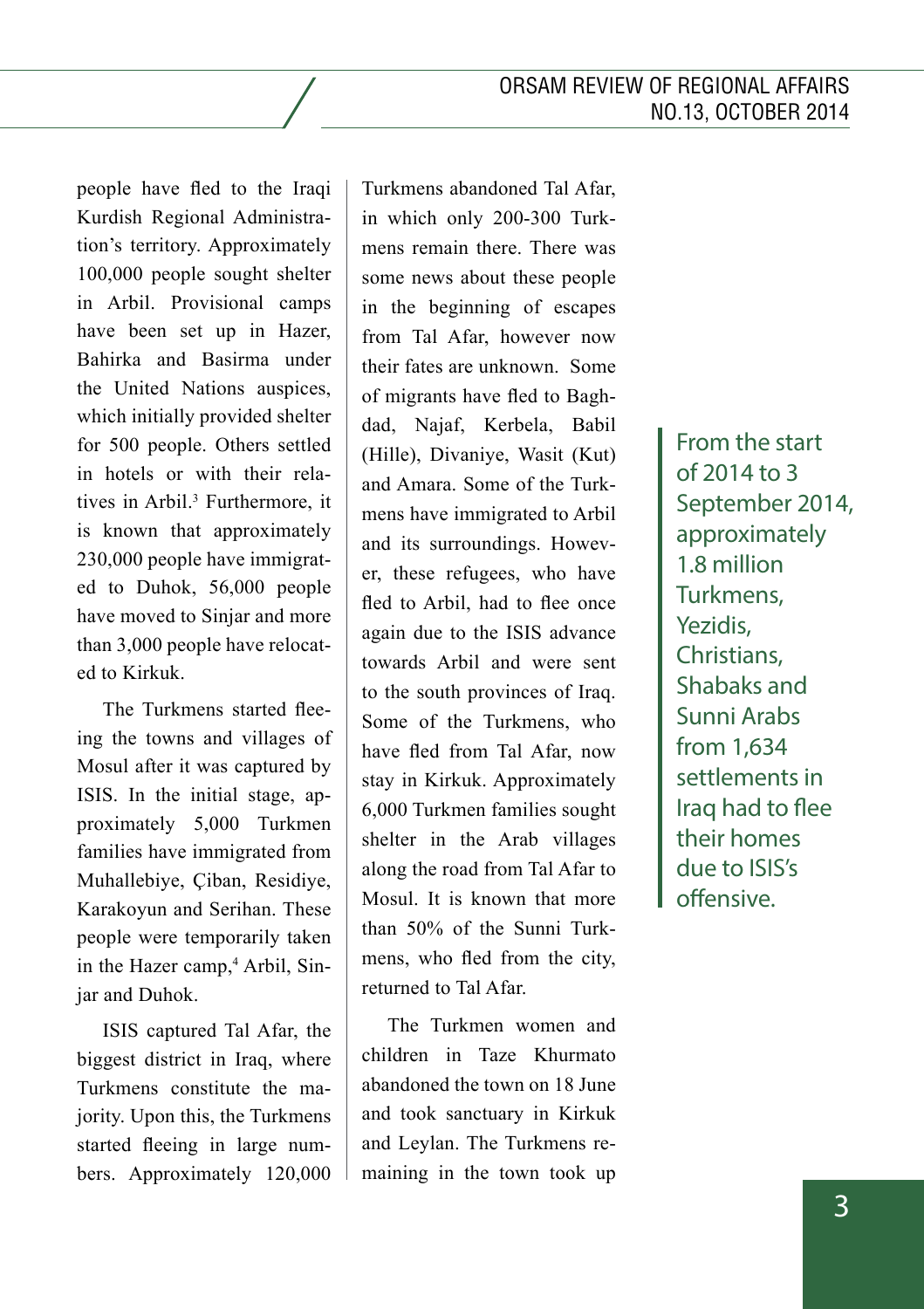

arms in order to defend them selves against the ISIS attacks.

In the district of Amirli of the Selahaddin Province, the local Turkmens and refugees were besieged by ISIS for 2,5- 3 months. They were unable to abandon the town due to the siege. The local people and 800 policemen resisted against the ISIS attacks. For the reason that all the roads leading to the town were held by ISIS, Amirli was unable to receive sufficient aid. It was only two months lat er that the Iraqi central govern ment was able to send partial aid to Amirli by helicopters. A small portion of the elderly, sick, children and women in Amirli were evacuated by he licopters.

In the face of the ISIS threat against Tuz Khormatou, the people living in the town cen ter and districts have fled to Kirkuk. Almost all of the 1,500 inhabitants of the village of Biravcili in Tuz Khurmatou have taken shelter in Kirkuk, after the attacks of ISIS. The Turkmens, who have taken sanctuary in Kirkuk, live with their relatives, in the schools or in unfinished construction sites. The village of Karanaz with a population of 750 and the village of Cardakli with a population of approximately 1,750 have been complete ly abandoned. In the village of Bastamli, the 90 percent of 2,000 inhabitants has fled. It is known that there are almost 3,000 Turkmen families, who fled Hasadarli, Abbud and Sah -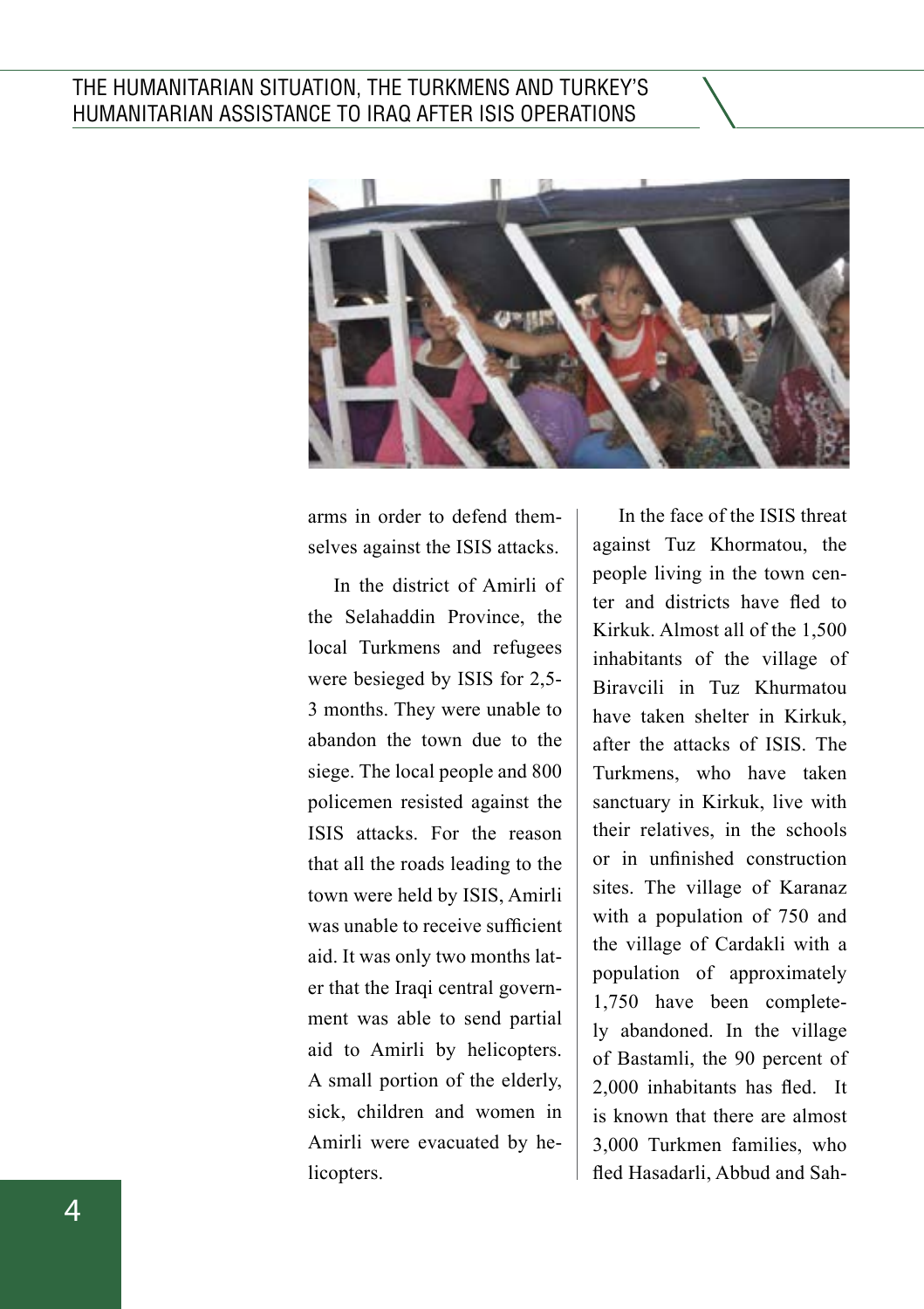seven. Some of these families headed to Tuz Khurmatou, others took shelter in Kirkuk.

According to the data provided by the International Organization for Migration, there are 9,317 internally displaced families in Kerbela. Most of these families have immigrated from the provinces of Al Anbar and Mosul. In addition, it is known that there are families, who immigrated from Babil, Baghdad, Diyala and Kirkuk to Kerbela. These families are mostly Turkmens. Among these families, the 86 percent reside in religious centers; the 5 percent live in rental houses, the 5 percent live with their families and the 1 percent live in schools. According to a research conducted by the UN, the 87 of the families that immigrated to Kerbela wants to return their homes<sup>5</sup>

According to the other data provided by the IOM, Najaf received 11,541 families, who fled from the ISIS threat. The immigration towards the city took place in June and July 2014. Most of the immigrant families in Najaf are Turkmens, who fled from Tal Afar. It is

known that the 81 percent of the immigrant families in Najaf live in religious buildings. The rest of the immigrants live in rental houses, schools, hotels or with their relatives.<sup>6</sup>

It is known that approximately 2,000 families fled from Diyala and surroundings to Karatepe, Kifri and Hanekin.

The numbers of immigrants in these cities and regions changed because of the ISIS threat. According to the data, the number of families who settled in Duhok was about 700. There are no longer immigrants in Zummar, Tilkeyf and Rabia. While approximately 200 people were in Zaho, in the current situation it is known that this number reached about 6.000. Finally, there are small number of family in Sersenk and Zavi. 7

# **The Humanitarian Assistance of Turkey to Iraq**

The ISIS offensive in Iraq has internally displaced millions of Iraqis, including ethnic and religious minorities. The fact that the Iraqi central government had no plans for aiding these

The fact that the Iraqi central government had no plans for aiding these people made things only more tragic.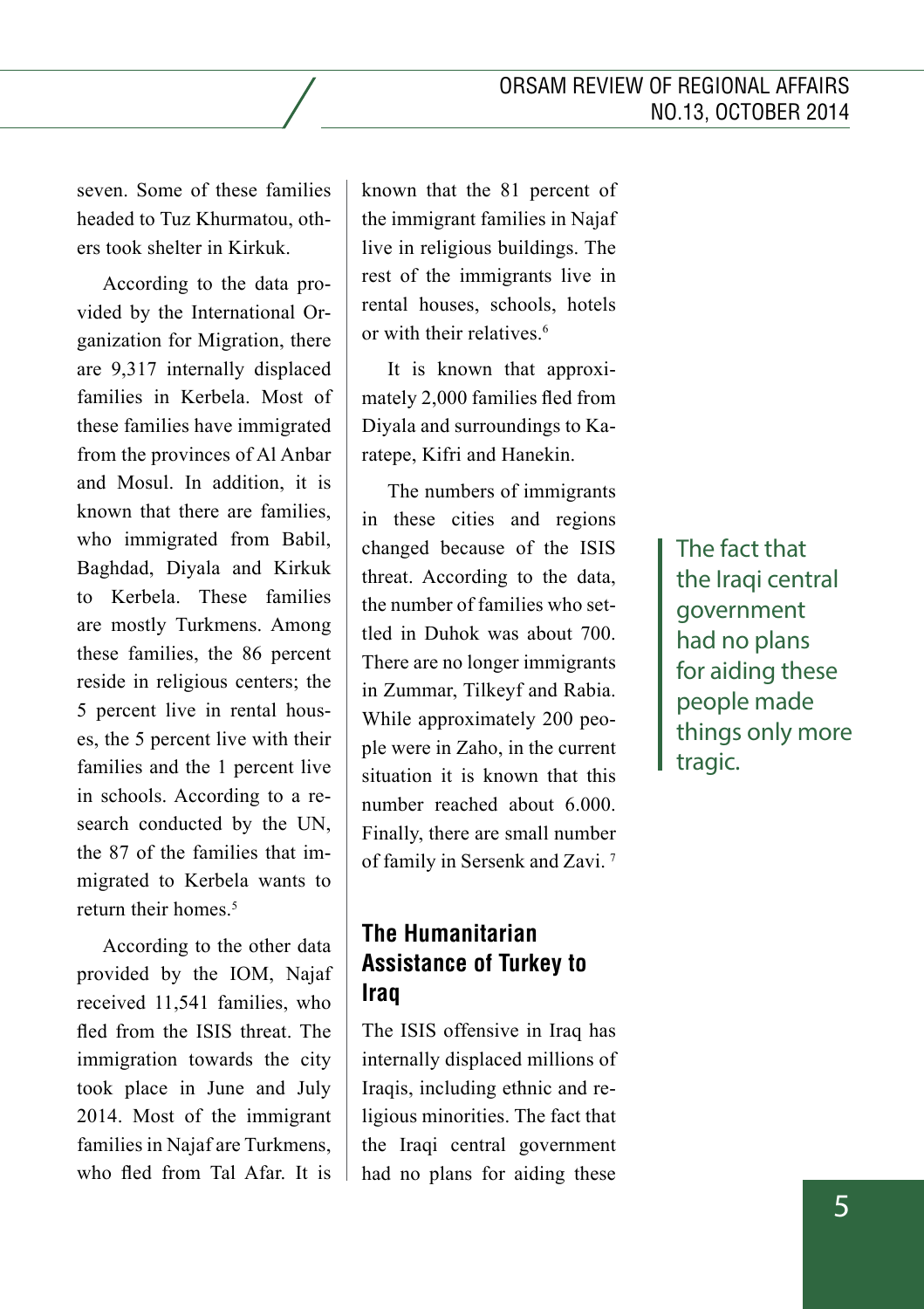people made things only more tragic. In this context, Turkey was one of the first countries, who started to provide aid to the internally displaced persons in Iraq. From the first day of the ISIS advance, Turkey has sent aid to meet basic needs such as food, clothing, sheltering, cleaning and medical material.

After the ISIS attacks, Turkey's aid program started with helping the 100 Iraqi families, who were internally displaced due to the crisis in Al Anbar. The Disaster and Emergency Management (DEMP) Presidency of Turkey has sent an aid package worth 500,000 US dollars as a result of its cooperation with the United Nations Refugee Agency, to the Iraqi

families who fled to Mansur near Baghdad, due to the security crisis in Al Anbar.

Turkey sent food package for 10,000 people on 11 June immediately after the developments in Mosul. On 13 June tents for 12,500 people, 217,000 boxes of medicine, 10,000 blankets, 2,000 cooking sets and approximately 1,000 beds were sent to the Turkmens, who fled to Duhok.<sup>8</sup>The Turkish Cooperation and Coordination Agency sent 1,150 food packages to the Turkmen families, who fled to Kirkuk on  $22$  June. $9$ 

After ISIS captured Tal Afar, about 125,000 people have fled to Sinjar and had to cope with harsh living conditions there. Turkey has sent aid

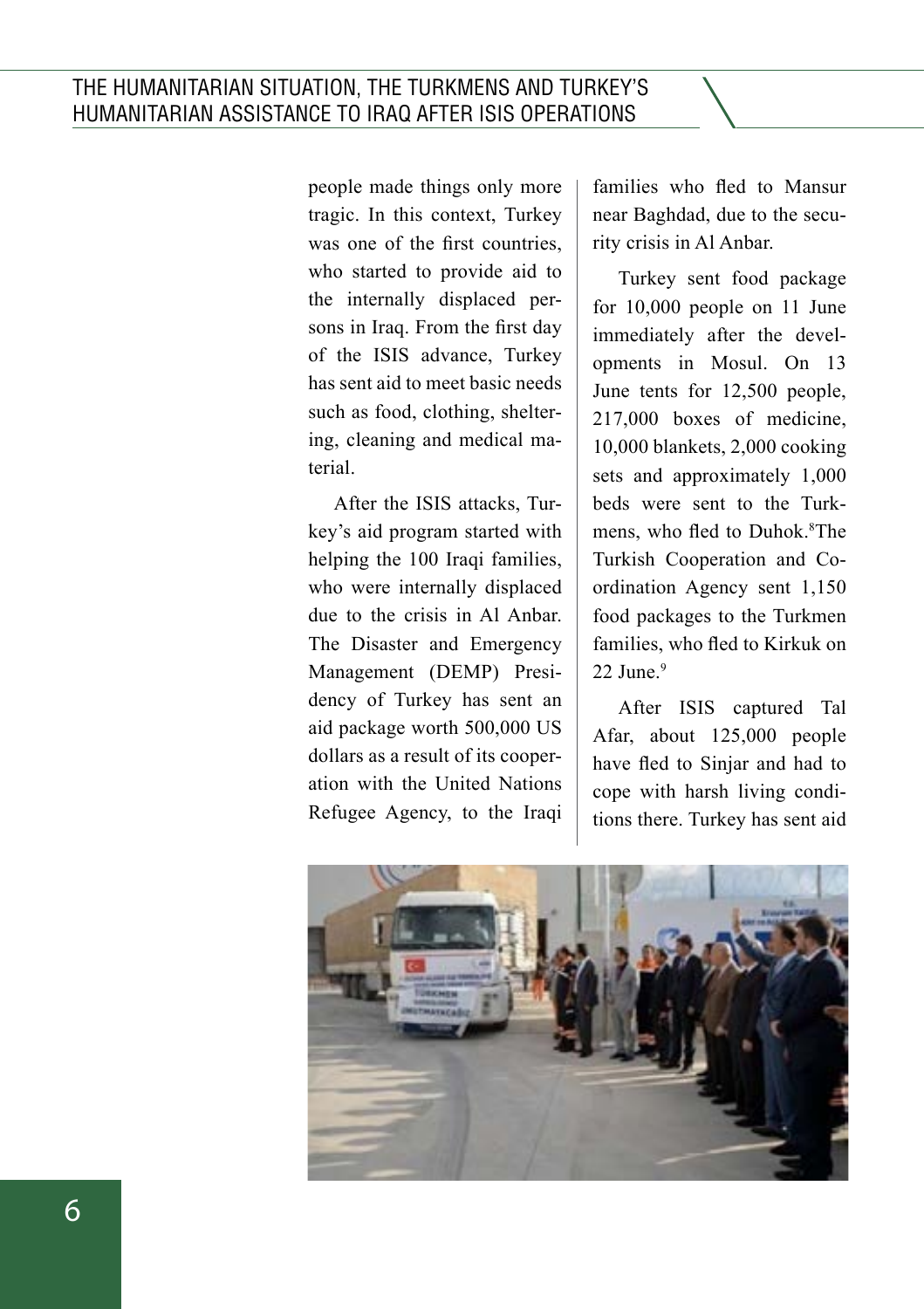trucks to the Turkmens in Sinjar district. Approximately 80 tons of food was distributed to the Turkmens in Sinjar from the trucks that the DEMP has sent. In addition, an aid campaign titled "Extend your hand towards Tal Afar" was launched on 24 June, under the cooperation of the DEMP, the Turkish Red Crescent, and trade unions Türk-İş and Memur Sen. Numerous organizations, municipalities, tradesmen and citizens have joined this campaign. The Turkish Red Crescent and the DEMP sent the collected aid to the helpless Turkmens and other groups in Iraq.

The ongoing ISIS attacks in Iraq and the soaring number of the internally displaced persons pushed Turkey to establish a humanitarian aid distribution center in the Silopi district of the province of Şırnak, in order to distribute humanitarian aid effectively. This center works under the coordination of the DEMP. The coordination center in Habur gathers all the aid materials and then sends it to helpless people in Iraq with the coordination of the DEMP.10

The President of the Turkish Cooperation and Coordination Agency Serdar Çam and his retinue traveled to Arbil on 2 August 2014 in order to make contacts and visited Hazer camp, where approximately 1,000 families live. In accordance with their observations, it is decided that "water well for drinking and cleaning will be built, warm food will be delivered for one month, and bathrooms and laundries will be built for dealing with hygiene issues." It is also decided that "the Ministry of Health will be asked for a continuous doctor, nurse and ambulance service and the infrastructure will be enhanced by laying gravel to the roads to cope with the negative effects of wind and dust on the living environment."<sup>11</sup> The "Hearths of Ideal" Education and Culture Foundation collected 5,500 food packages, 1,100 clothing packages, 275 blankets and 10 tons of bulgur and sent to Iraq.

The DEMP officials announced that they started efforts for building camps in Duhok and Zaho on 14 August for the displaced Iraqis. The DEMP launched the camp projTurkey was one of the first countries, who started to provide aid to the internally displaced persons in Iraq.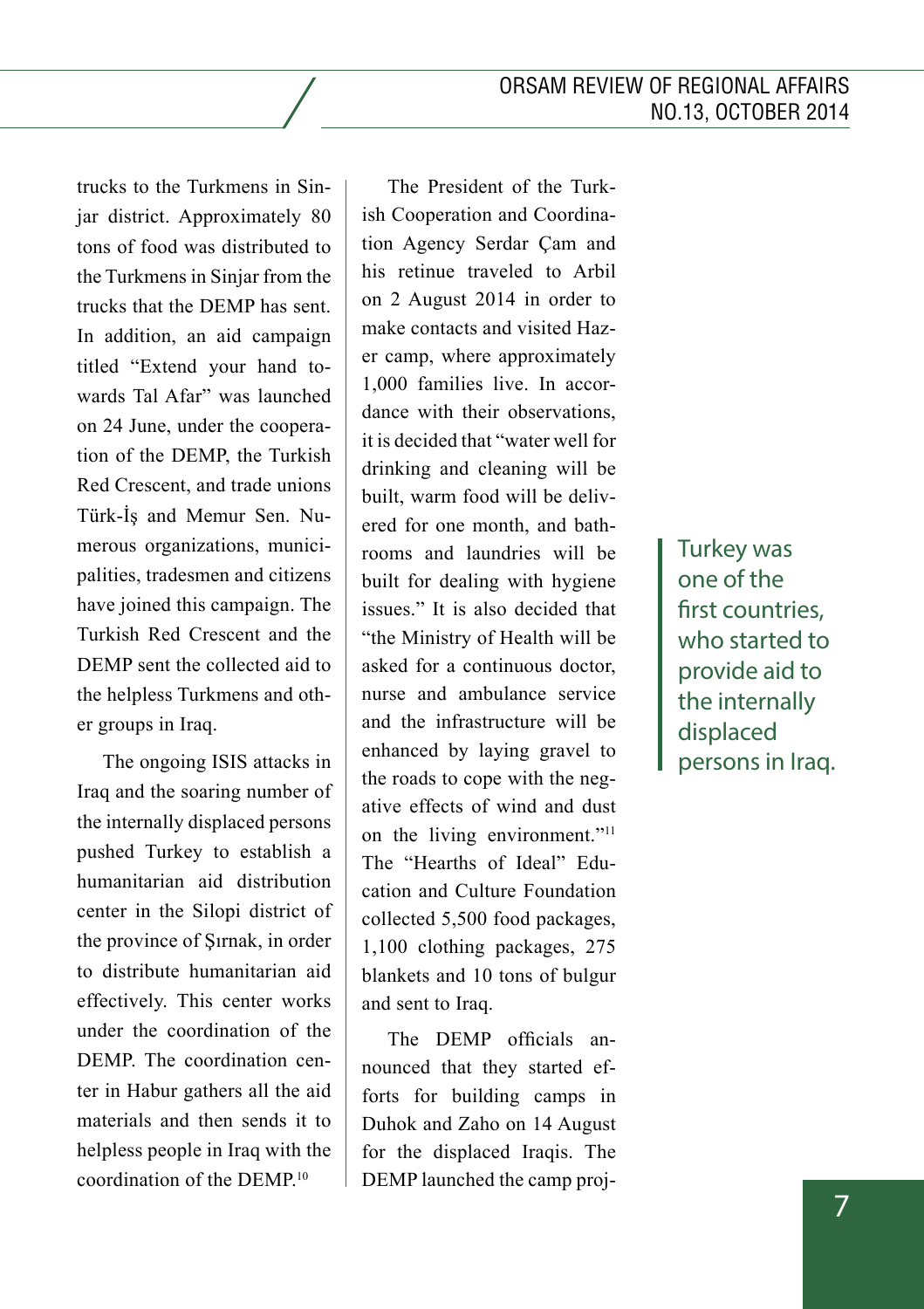

ect in Sariya district of Duhok, which will house 10,000 peo ple. It also undertakes the Be siva tent camp project in Zaho, which is built for 1,000 people as well. Therefore the camps of the DEMP in Sariya and Zaho will host 20,000 people in the initial stage.<sup>12</sup>

Turkmen non-governmen tal organizations in Turkey, Türkmeneli Cooperation and Culture Foundation, the Iraqi Turks Culture and Charity As sociation, the Iraqi Turkmens Fraternity and Culture Associ ation, the Türkmeneli Health and Social Assistance Associ ation, the Türkmeneli Human Rights Association, the Middle East Businessmen Association, the Iraqi Turks Justice, Charity and Solidarity Association and the Türkmeneli Cultural Center have launched aid campaigns for the displaced Turkmens in Iraq.

As seen above, Turkey has provided aid to all the Iraqis, regardless of their ethnicity, re ligion, language and sectarian beliefs. The aids to the Turk mens are especially a major el ement by itself. Thus, Erşat Sa lihi, the Head of the Iraqi Turk men Front and a Member of the Iraqi Parliament from Kirkuk, stated that the Iraqi Turkmens received aid from the organi zations, government agencies and the people of Turkey, and he stressed that no other coun try that Turkey has helped the Turkmens.

The United Nations Refugee Agency (UNHCR) launched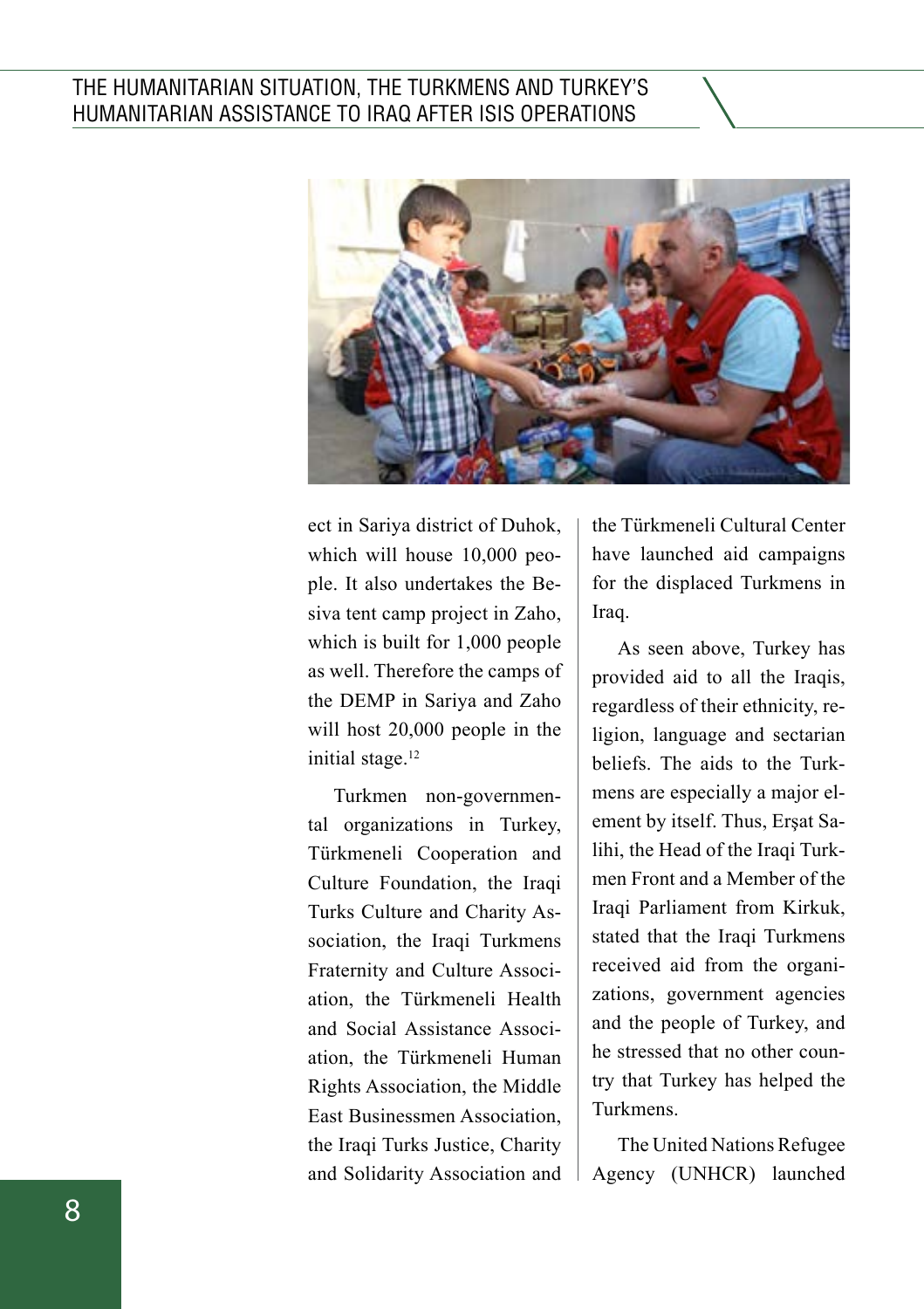a humanitarian assistance operation on 20 August for the people, who were displaced by the ISIS threat in Iraq. The operation was carried out through planes by Jordan, through land routes by Turkey and Jordan and through naval route from Iran and Dubai. The initial aid included 3,300 tents, 20,000 plastic sheets and 18,500 cooking sets. The United Nations' assistance operation was made possible support by the USA, England, Japan, Denmark, Kuwait, Luxembourg, Norway, Sweden and the IKEA Foundation, which is a corporate partner of the UNHCR, as well as the grant by the Saudi Arabia amounting to 500 million US dollars.13

## **General Assessment**

The ISIS threat, which started with the Al Anbar crisis in Iraq in the beginning of 2014 and worsened through the offensive in June, deeply affected the daily life in the country. Many Iraqis have fled to other villages and towns for their own safety from the towns and villages that ISIS captured. Therefore, approximately 1.8 million Iraqis have been internally displaced. These people are having problems about hunger, lack of water, health and sheltering in the places that they have moved to. Turkey has started sending aid immediately when the crisis has begun in Iraq. It sought to send help and humanitarian assistance material to all helpless people in Iraq, especially the Turkmens.

Even though the region receives humanitarian assistance, many problems continue to plague the people. The primary problem is the lack of coordination in distributing the aid to the needy people. There are families in the region, who received no aid, whereas some families received aid multiple times. Therefore, it will be useful to arrange a commission consisting of people with needed knowledge and experience, which will distribute the aid in a regulated manner. Thus, there will no longer be a mess about distributing the aids and it will be possible to reach out to a wider number of people, through a systematical method by registering the assistance.

Turkey has provided aid to all the Iraqis, regardless of their ethnicity, religion, language and sectarian beliefs.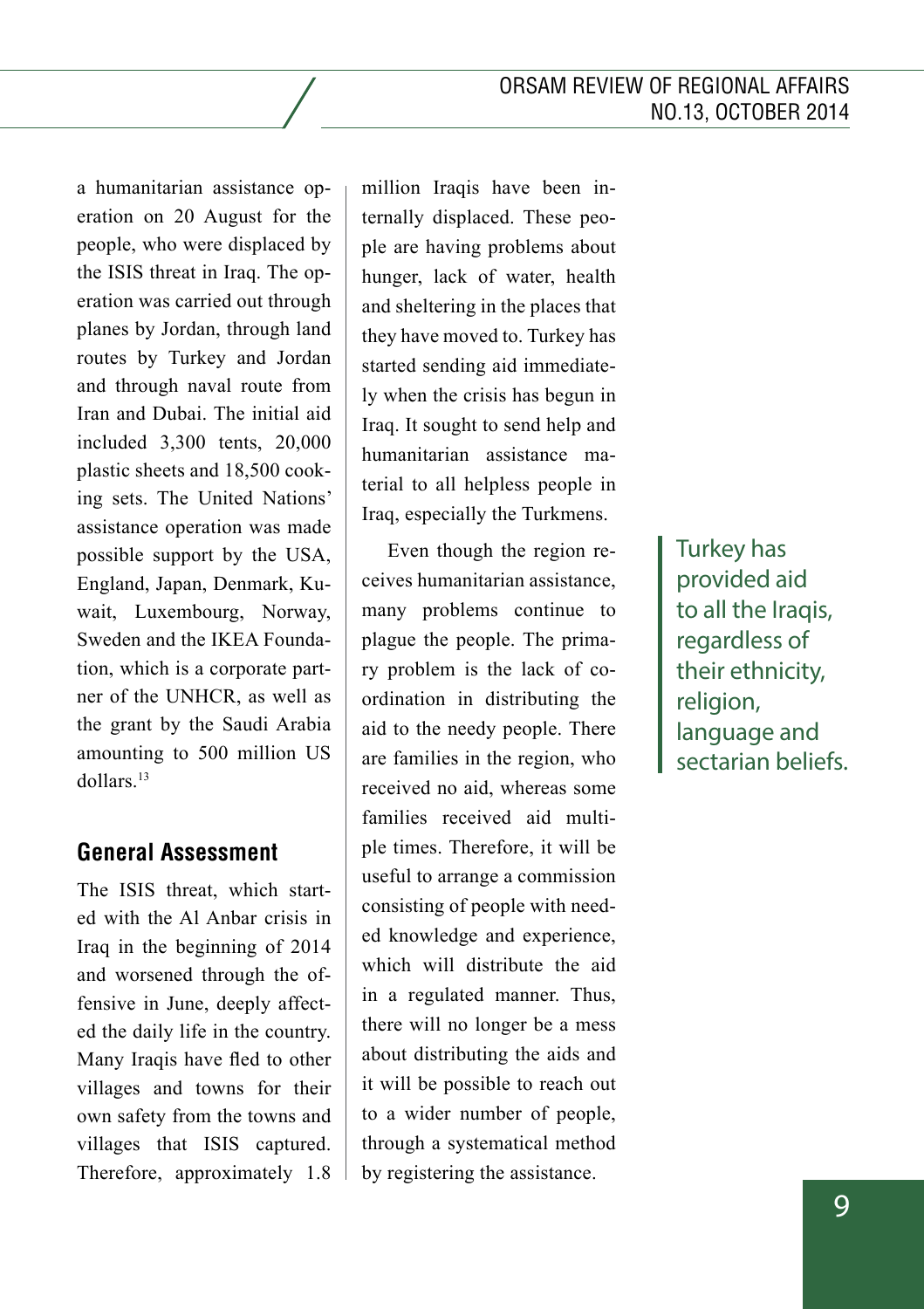Sheltering is one of the most severe problems of the displaced persons. The people are struggling to live in public building such as schools and mosques. Therefore, new camps should be built and the existing camps should be enhanced for the benefit of the displaced persons. In addition, mobile hospitals are needed in order to respond to medical problems in the camps. Moreover, mobile schools and volunteer teachers are needed in order to provide education to the children of the displaced persons.

For the displaced Turkmens in Iraq, the first priority is the preservation of the Turkmen identity in Iraq. The points above will be beneficial for the policies that consider this priority:

- Registering the origin town of the displaced Turkmens,

- Acquiring information about where the displaced Turkmens took shelter and sending help there,

- Giving temporary residence right in Turkey to the displaced Turkmens, who are in dire conditions,

- Promoting the Turkmens' return to their villages,cities after the ISIS threat has been eliminated,

- Turkey taking an active part in enhancing the living conditions of the displaced Turkmens in Iraq by increasing contact with the Iraqi central government and the KRG,

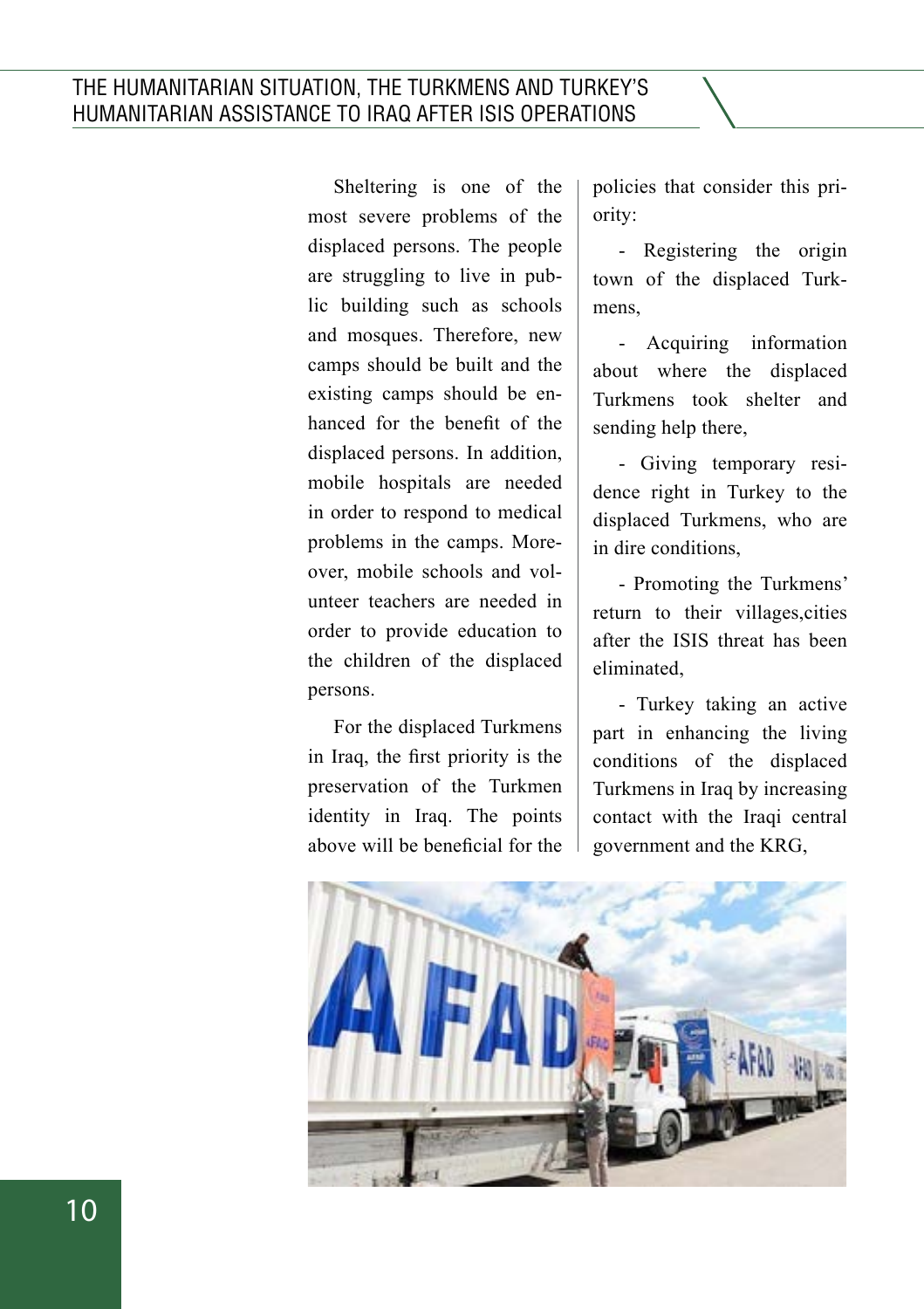- Raising awareness about the protection of the Turkmens' rights in political, social, legal and military aspects in international forums such as the UN and the Organization of Islamic Cooperation,

- Making a preparation and cost analysis in the Turkmen towns that are damaged by ISIS attacks, for possible returns.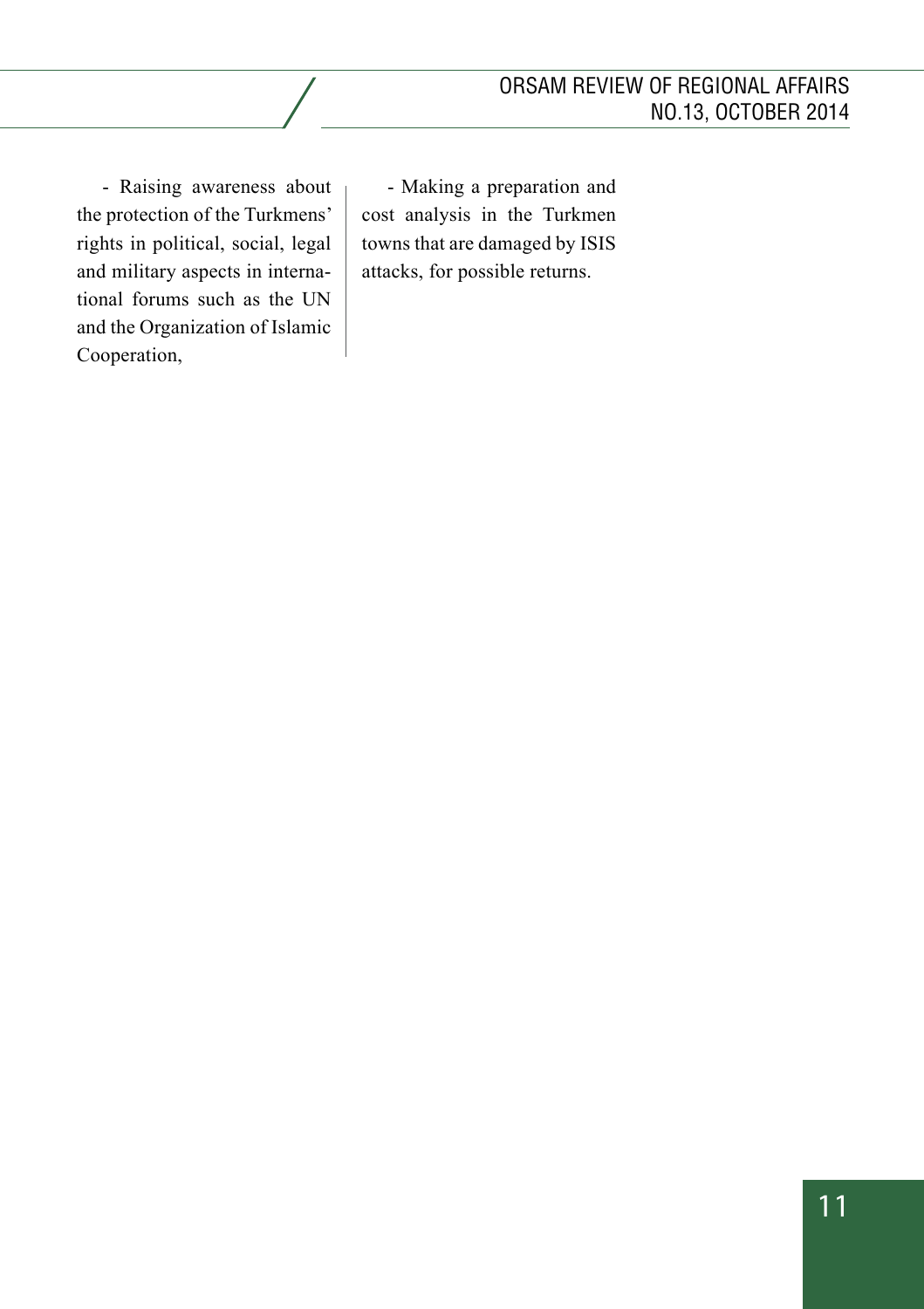# **Appendix**

**Table -1** The Turkmens', Yazidis', Christians' and Arabs' first migration destinations after the threat of ISIS and the estimated number of immigrants in these centers

| <b>First Immigration Centers</b> | <b>Estimated Number of Immigrants</b>      |
|----------------------------------|--------------------------------------------|
| Sinjar                           | Approximate 13 thousand persons            |
| Bahırka Camp                     | Approximate 3.500 immigrants from Tal Afar |
| Arbil                            | Approximate 350 Families                   |
| Duhok-Zavi                       | Approximate 300 Families                   |
| Sümeyil                          | Approximate 150 persons                    |
| Kus-Tilkeyf                      | Approximate 2 thousand persons             |
| Zummar                           | Approximate 1.500 persons                  |
| Rabia                            | Approximate 200 Families                   |
| Zaho                             | Approximate 200 persons                    |

Source: These figures were taken from the local authorities in Iraq.

**Table-2** The humanitarian assistance by Turkish government agencies and organizations for the Turkmens, Yazidis, Christians and Shabaks who were displaced in Iraq

| <b>Institution</b>                                | Humanitarian Aid                                                                                                                                                                                                                                                                                                                                                                                                                                                                              |
|---------------------------------------------------|-----------------------------------------------------------------------------------------------------------------------------------------------------------------------------------------------------------------------------------------------------------------------------------------------------------------------------------------------------------------------------------------------------------------------------------------------------------------------------------------------|
| <b>DEMP</b>                                       | 12,214 food packages, 15,000 blankets, 325 multi- purpose tents, 960 fami-<br>ly-type tents, 5,000 mat/sleeping bags, 1,920 beds, 2,000 kitchen sets, 18 tons of<br>food and water, 40 pieces of container                                                                                                                                                                                                                                                                                    |
| Ministry of Health                                | $441,539$ boxes of drug                                                                                                                                                                                                                                                                                                                                                                                                                                                                       |
| Turkish<br>Cooperation and<br>Coordination Agency | 3,000 food and hygiene package for families                                                                                                                                                                                                                                                                                                                                                                                                                                                   |
| Turkish Red<br>Crescent                           | 17 pieces of multi-purpose tent, 3,815 pieces of blanket, 888 pieces of bed,<br>171,714 kg water,<br>6,058 pieces of food package, 199,920 kg sugar, $16,320$ canned fried meat, $75,616$<br>tons of dry food, 259,458 packet of biscuit, 330,240 packet of cake, 120,000 packet<br>of chocolate, 20 tons of hygiene materials, 2,106 pieces of household materials,<br>192 pieces of clothing, 327 pieces of shoes, 5,825 boxes of diaper, 8,000 package of<br>sanitary pad, 110,800 lt milk |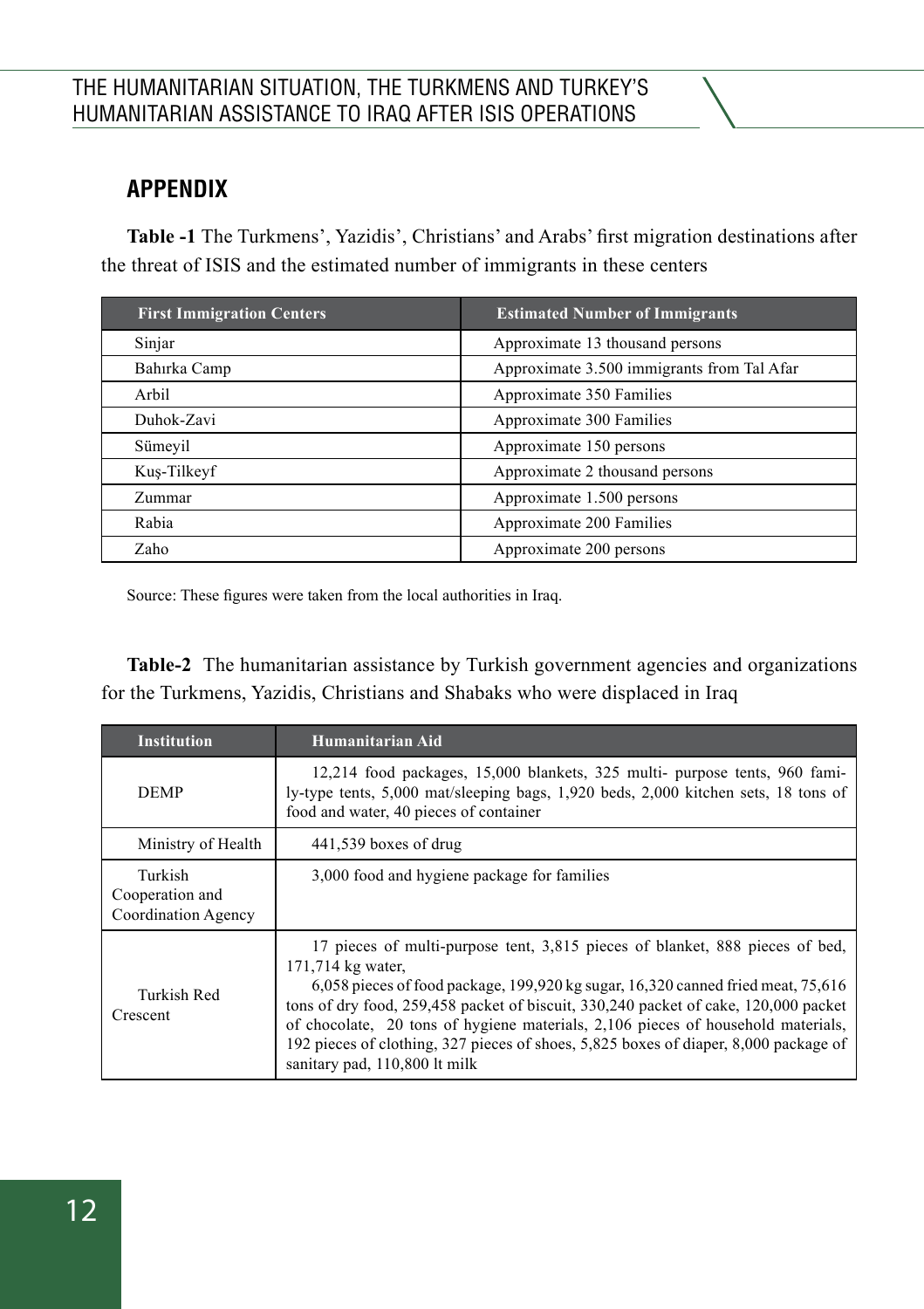#### **Table-2 cont'd**

| <b>Institution</b>                                                      | Humanitarian Aid                                                                                                                                                                                                                                                       |
|-------------------------------------------------------------------------|------------------------------------------------------------------------------------------------------------------------------------------------------------------------------------------------------------------------------------------------------------------------|
| Office of the<br>Governor and Local<br>Administrations                  | 45,000 boxes of drug and medical supplies, 10 wheelchair, 3,500 food package<br>92 tons of food materials, 17,000 loaf of bread, 52,760 kg water, 6,000 package<br>of milk, 1,000 hygiene package, 1,000 package for baby, 1,000 diaper, 200 blanket,<br>$100$ bed     |
| <b>ATO</b>                                                              | 3,000 food package                                                                                                                                                                                                                                                     |
| The Union<br>of Chambers<br>and Commodity<br><b>Exchanges of Turkey</b> | 9,000 food package                                                                                                                                                                                                                                                     |
| Nongovernmental<br>organizations                                        | $24,800$ food package, 10 tons of food, 1,100 clothing package, 5,275 blanket,<br>1,200 pieces of diaper, 2,500 pieces of sanitary pad, 44,800 boxes of drug and med-<br>ical supplies, 62 package of medicine, 10 pieces of wheelchair, 500 tent, 10 tons of<br>water |

Source: These information was obtained from AFAD.

**Table-3** The Places in Iraq that received humanitarian aid by Turkey and contents of these humanitarian aids

| <b>Places</b> | <b>Contents</b>                                                           |
|---------------|---------------------------------------------------------------------------|
| Sinjar        | 4,000 food package, 17 pieces of multi-purpose tent, 3,000 piec-          |
|               | es of blanket, 748 pieces of bed, 88,848 kg water, 232,262 packets        |
|               | of biscuit, 282,240 packets of cake, 120,000 packets of chocolate,        |
|               | 2,106 pieces of house material, 192 pieces of clothing, 327 pieces of     |
|               | shoes, $8,000$ pieces of sanitary pad, $21,600$ packets of milk, $56,157$ |
|               | boxes of drug                                                             |
| Duhok         | 26,632 pieces of food package, 1,000 package for babies, 15,000           |
|               | pieces of blanket, 1,920 pieces of bed, 2,000 pieces of kitchen set,      |
|               | 250 pieces of multi- purpose tent, 217,982 boxes of drug, 10 tons         |
|               | of bulgur, 1,460 tents                                                    |
| Tilkeyf       | food and hygiene packages for 3,000 families                              |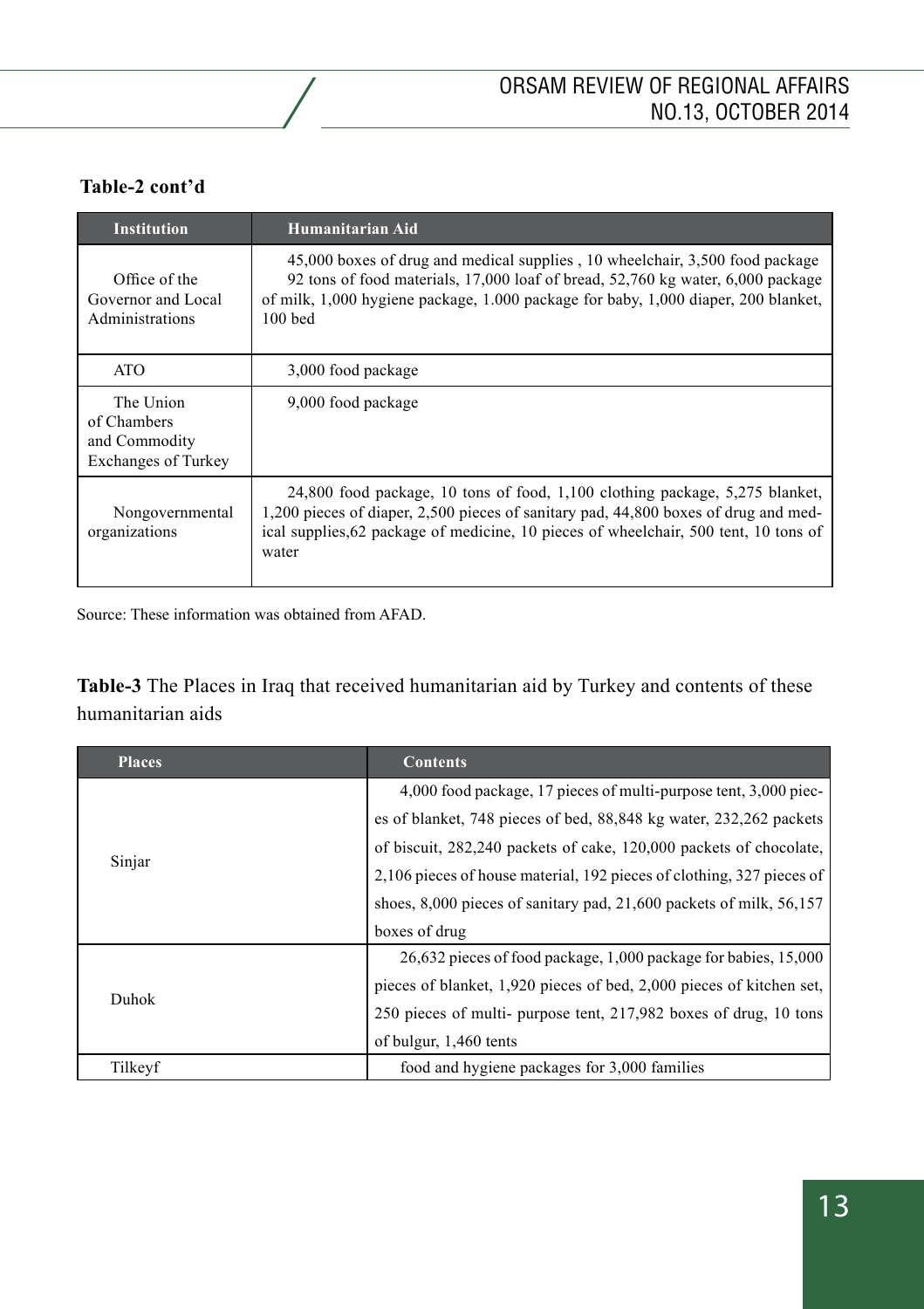#### **Tablo-3 cont'd**

| <b>Places</b> | <b>Contents</b>                                                     |
|---------------|---------------------------------------------------------------------|
| Kirkuk        | 12,008 pieces of food package, 47,701 pieces of clothing, 1,090     |
|               | blanket, 140 pieces of bed, 55,800 boxes of drug, 67,888 kg water,  |
|               | 5,825 diaper package, 25 tons of food materials, 25 tons of bulgur, |
|               | 20 tons of macaroni, 48 tons of dry food, 20 tons of hygiene mate-  |
|               | rials, 7,616 kg nourishment                                         |
|               | 100,600 boxes of drug and medical supplies, 16 boxes of             |
|               | medical supplies, 10 wheelchairs, 199,920 kg sugar, 13,072 food     |
|               | package, 188,832 packets of cake, 398,888 packets of biscuit,       |
| Arbil         | 328,884 packets of chocolate, 24,978 kg water, 16,320 canned fried  |
|               | meat, 1.200 pieces diaper, 2,500 pieces of sanitary pad, 100,000    |
|               | liters of milk                                                      |
| Tal Afar      | 55,800 boxes of medicine                                            |
| Zaho          | 75 multi-purpose tents, 1,500 food packages, 40 pieces of con-      |
|               | tainer, 5,200 blankets, 5,000 mats, 100 beds, 66 tons of nourish-   |
|               | ment, 17,910 packets of biscuit, 20,000 packets of cracker, 102,760 |
|               | kg water, 1,000 hygiene packages, 60 food packages, 20,125 pack-    |
|               | ets of milk, 34,000 breads, 1,000 diapers, 62 packages of medicine  |

Source: These information was obtained from AFAD.